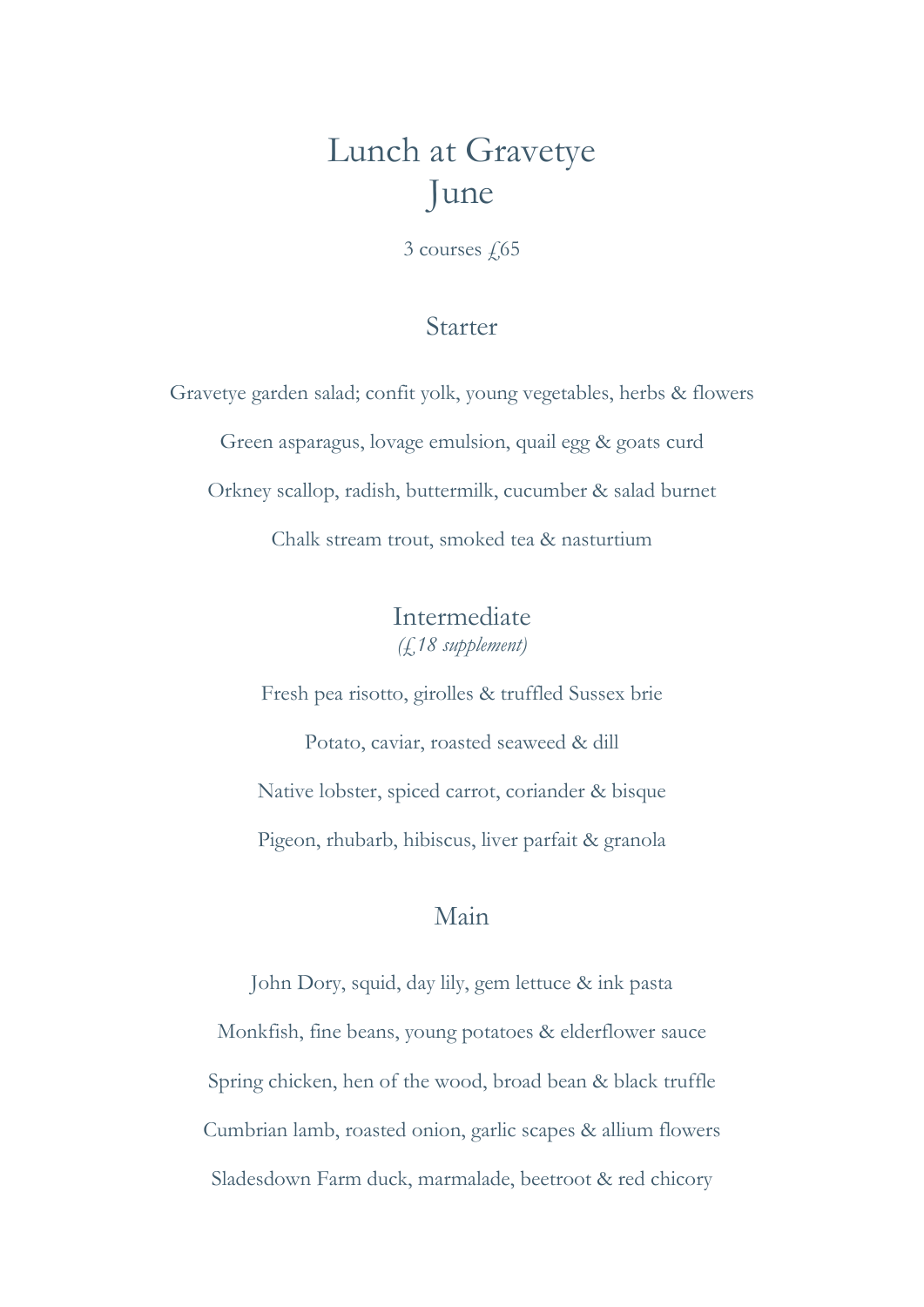## Lunch at Gravetye June

#### Cheese

A tasting of six Sussex artisan cheeses with matching accompaniments

(Cheese may be taken instead of dessert or, for a  $\zeta$ , 20 supplement, as an extra course)

### **Dessert**

Bergamot soufflé & mint ice cream

Strawberry, blueberry, meringue & verbena

Fennel, sesame, honey & lime

Original Beans Femmes de Virunga chocolate, hazelnut & sea salt

Coffee, tea or garden infusions with sweet treats

£8

Before ordering please make us aware of any requests, food allergies or intolerances that you may have; we are more than happy to offer suitable alternatives. A discretionary 12.5% service is added to all food and beverage charges.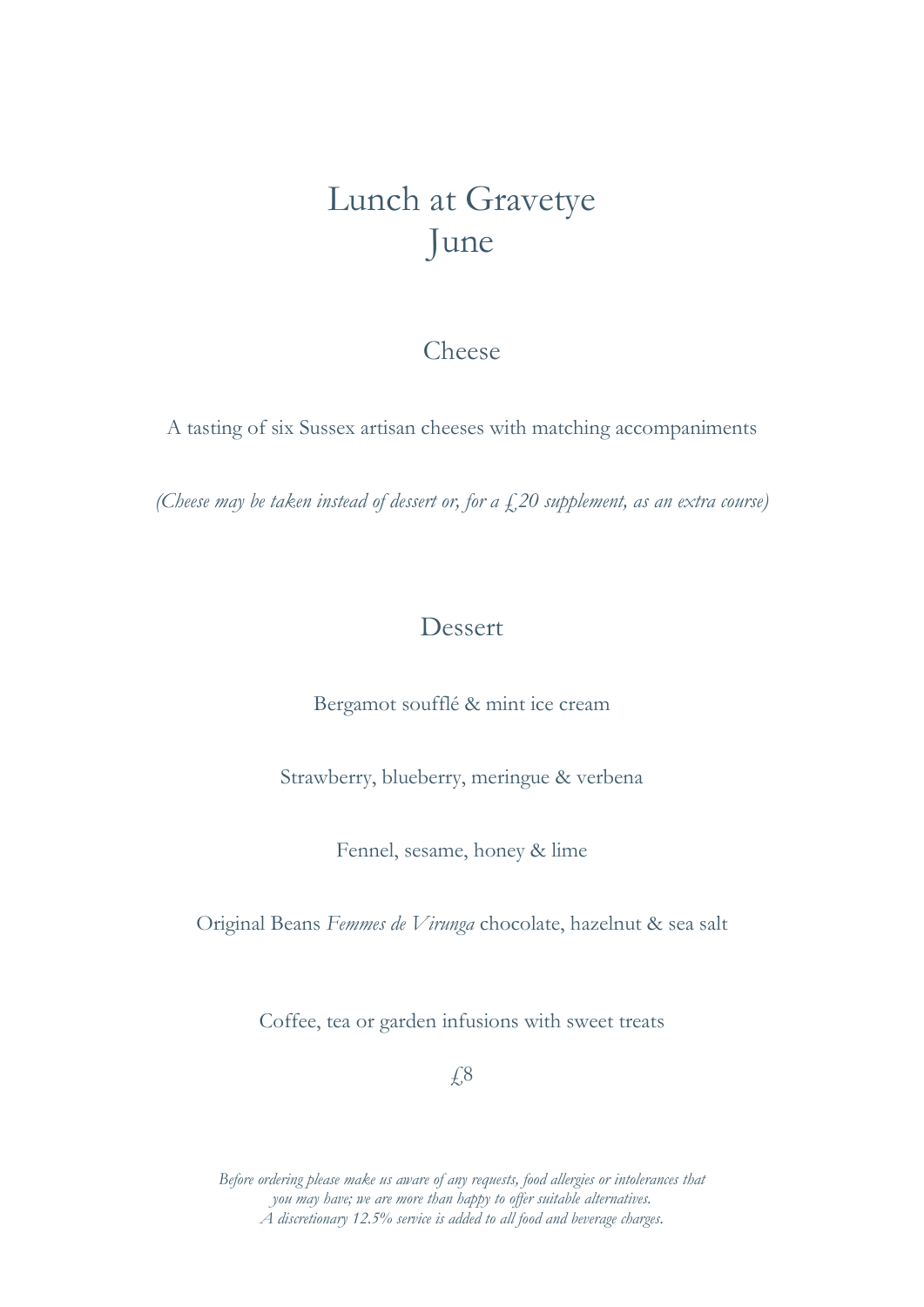# Vegetarian Lunch at Gravetye June

3 courses  $\sqrt{65}$ 

### Starter

Gravetye garden salad; confit yolk, young vegetables, herbs & flowers

Green asparagus, lovage emulsion, quail egg & goats curd

### Intermediate (£18 supplement)

Fresh pea risotto, girolles & truffled Sussex brie

Potato, carrot, roasted seaweed & dill

### Main

Courgette, fine beans, young potatoes, gem lettuce & day lily

Slow roasted onion, beetroot, red chicory & garlic scapes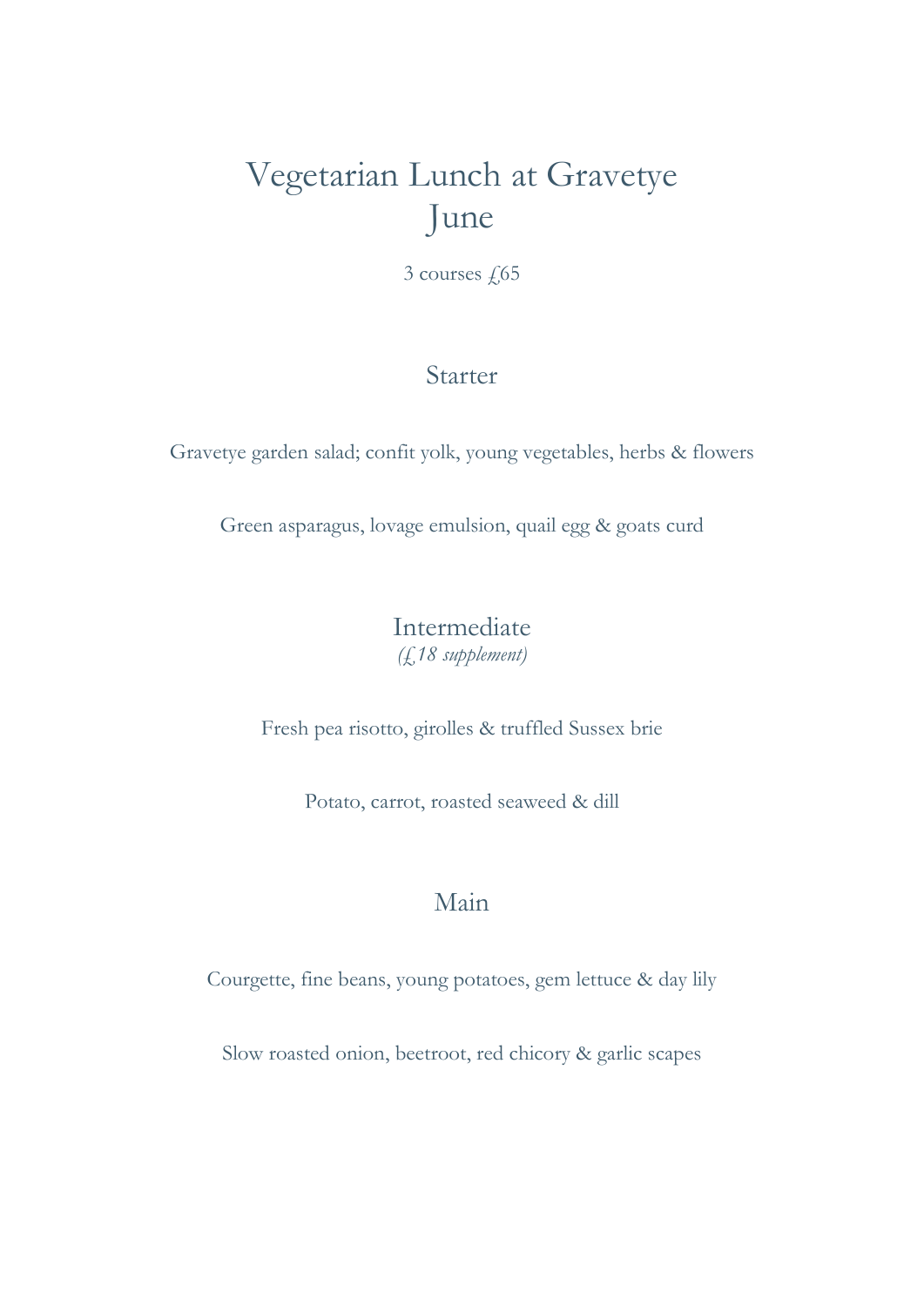## Vegetarian Lunch at Gravetye June

#### Cheese

A tasting of six Sussex artisan cheeses with matching accompaniments (Cheese may be taken instead of dessert or, for a  $f$ , 20 supplement, as an extra course)

### Dessert

Bergamot soufflé & mint ice cream

Strawberry, blueberry, meringue & verbena

Fennel, sesame, honey & lime

Original Beans Femmes de Virunga chocolate, hazelnut & sea salt

Coffee, tea or garden infusions with sweet treats

£8

Before ordering please make us aware of any requests, food allergies or intolerances that you may have; we are more than happy to offer suitable alternatives. A discretionary 12.5% service is added to all food and beverage charges.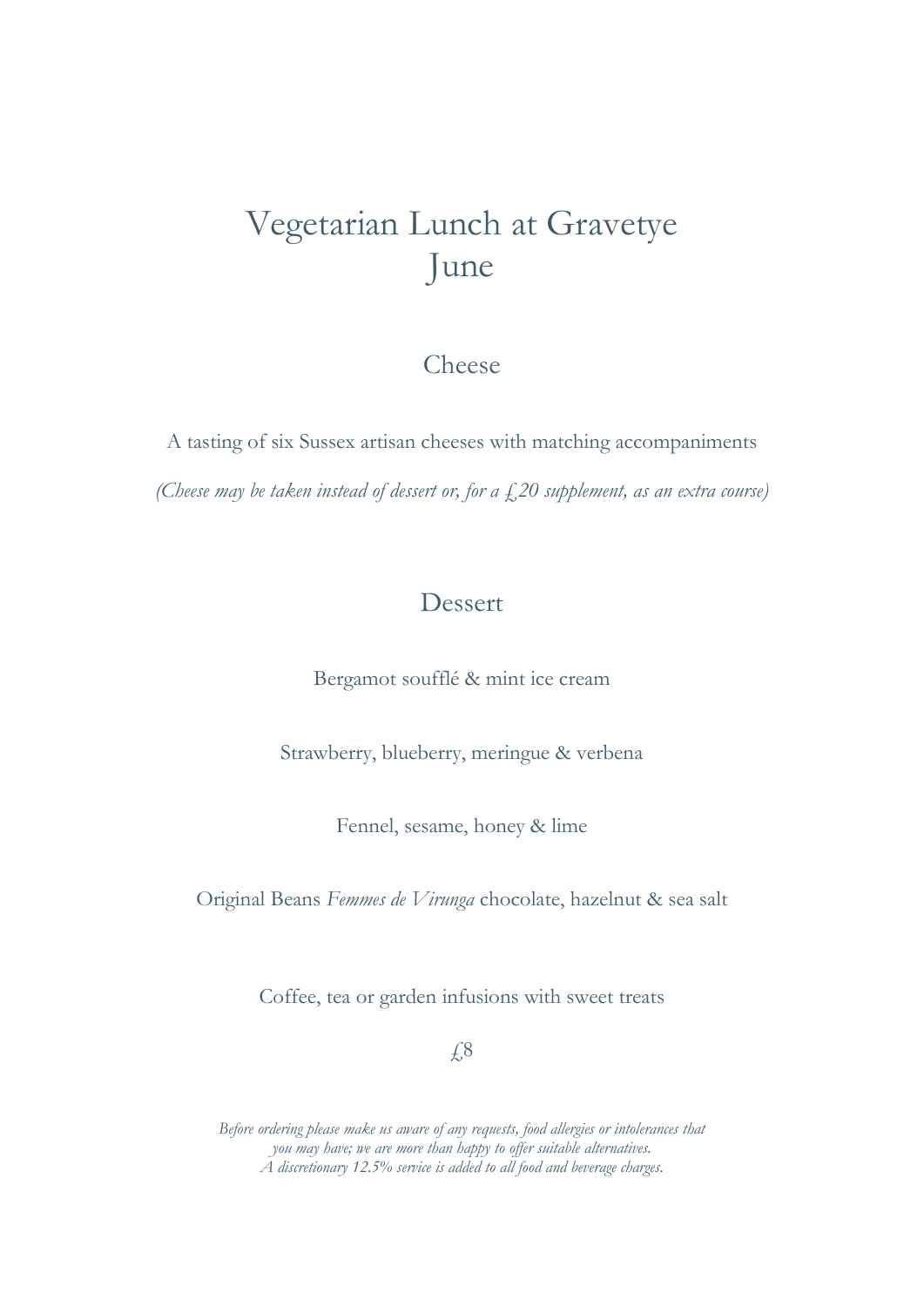## Vegan Lunch at Gravetye June

3 courses  $\sqrt{65}$ 

#### Starter

Gravetye garden salad; young vegetables, herbs & flowers

Green asparagus, radish, cucumber, citrus & nasturtium

Intermediate (£18 supplement)

Fresh pea risotto, girolles, broad beans & hen of the wood

Roasted seaweed & potato terrine, carrot & dill

### Main

Courgette, fine beans, young potatoes, gem lettuce & day lily

Slow roasted onion, beetroot, red chicory & garlic scapes